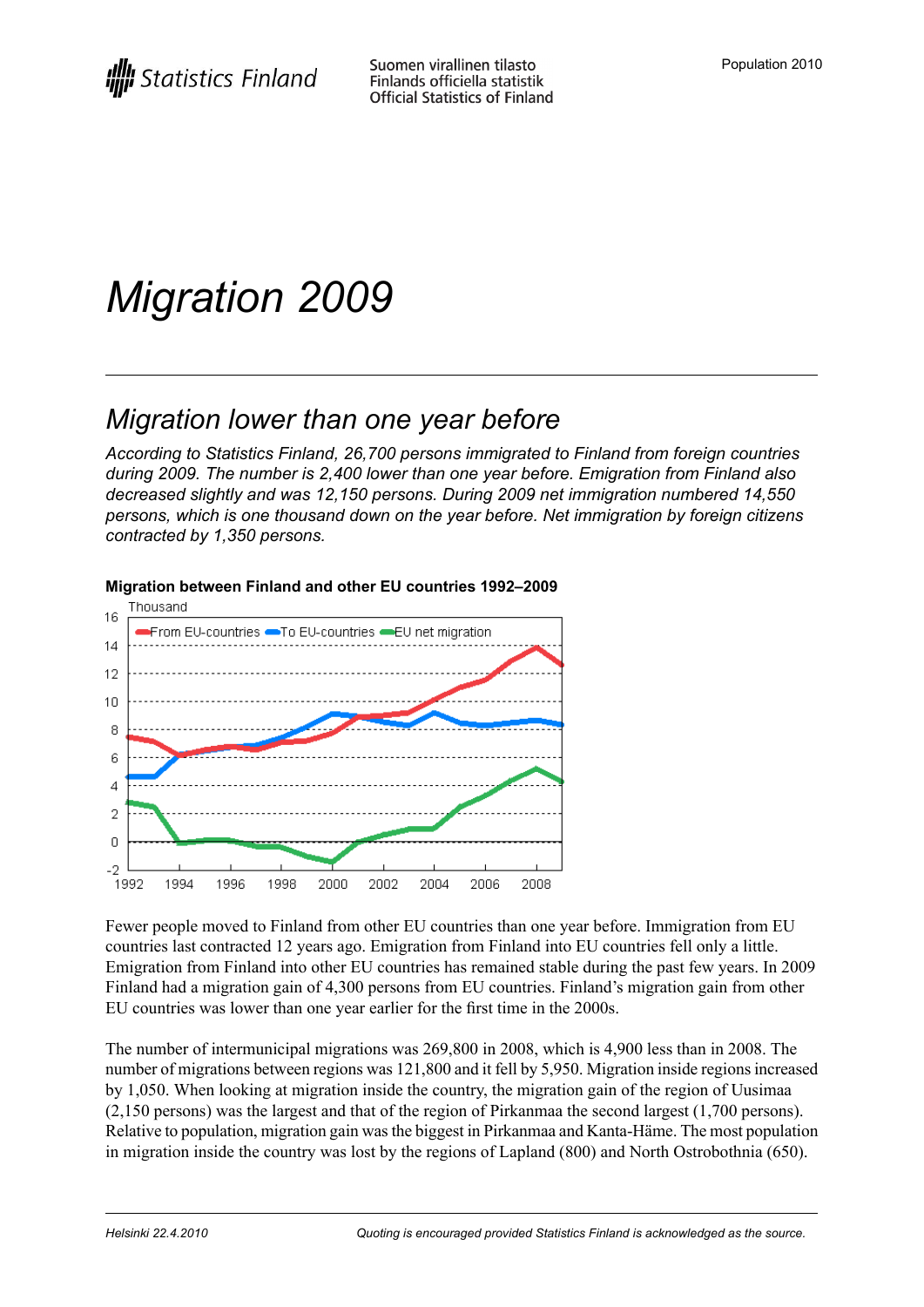Kainuu and Lapland suffered the largest migration losses relative to the size of the population. In 2009, intramunicipal migrations numbered 571,100, which is 10,100 (2%) fewer than in 2008.

#### **Migration 2000-2009**

| Year | Type                                                                                      |         |        |        |        |  |
|------|-------------------------------------------------------------------------------------------|---------|--------|--------|--------|--|
|      | Intermunicipal in-migration Intramunicipal migration Immigration Emigration Net migration |         |        |        |        |  |
| 2000 | 243,472                                                                                   | 544,252 | 16,895 | 14,311 | 2,584  |  |
| 2001 | 264,468                                                                                   | 594,130 | 18,955 | 13,153 | 5,802  |  |
| 2002 | 256,810                                                                                   | 577,460 | 18,113 | 12,891 | 5,222  |  |
| 2003 | 255,987                                                                                   | 593,104 | 17,838 | 12,083 | 5,755  |  |
| 2004 | 265,669                                                                                   | 598,982 | 20,333 | 13,656 | 6,677  |  |
| 2005 | 275,208                                                                                   | 616,761 | 21,355 | 12,369 | 8,986  |  |
| 2006 | 272,791                                                                                   | 592,775 | 22,451 | 12,107 | 10,344 |  |
| 2007 | 279,376                                                                                   | 588,894 | 26,029 | 12,443 | 13,586 |  |
| 2008 | 269,032                                                                                   | 561,041 | 29,114 | 13,657 | 15,457 |  |
| 2009 | 264,144                                                                                   | 571,119 | 26,699 | 12,151 | 14,548 |  |

• The regional division in all years is the one valid on 1 January 2010.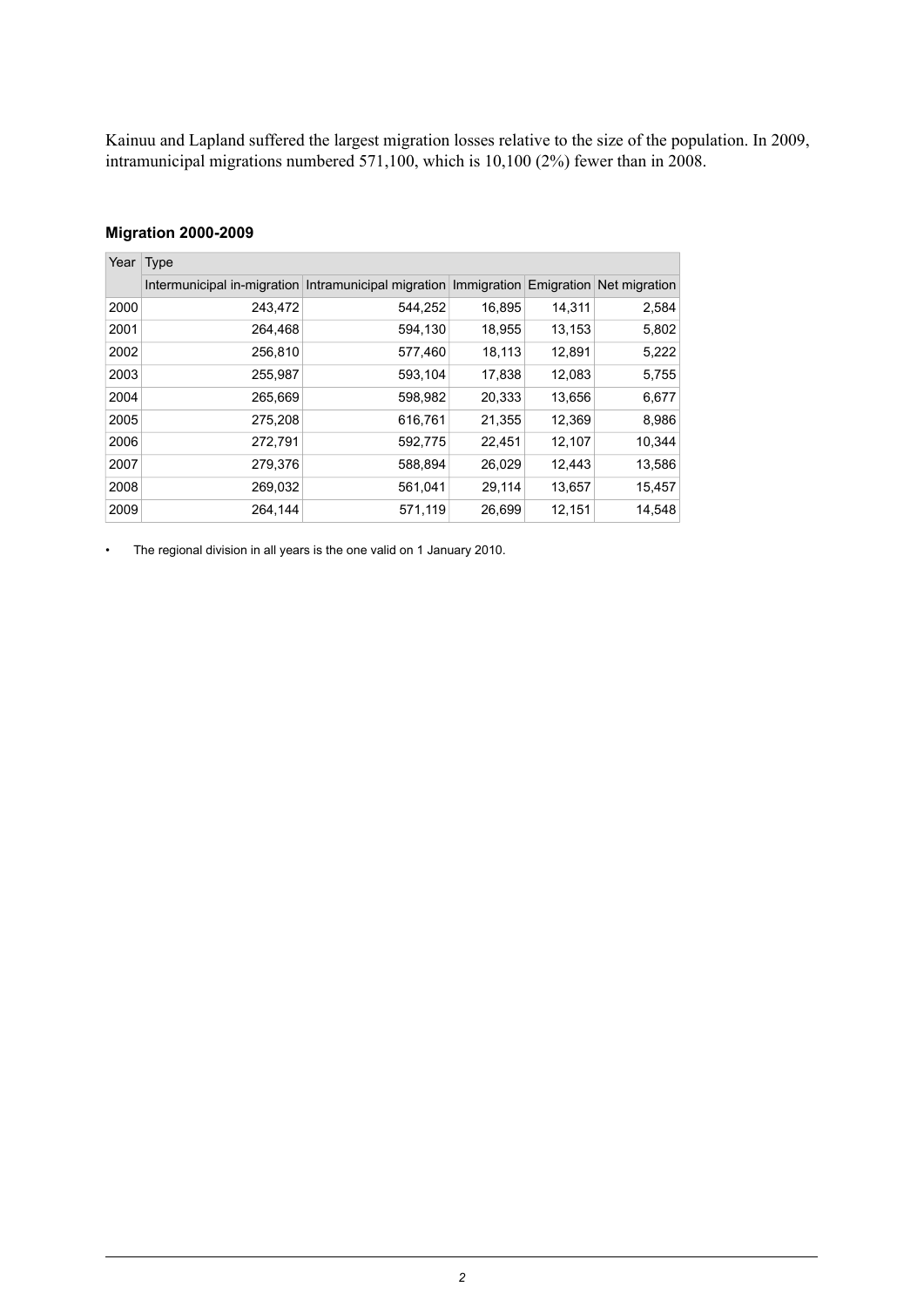## *Contents*

| Appendix tables |  |
|-----------------|--|
|                 |  |
| Figures         |  |
|                 |  |
|                 |  |
|                 |  |
|                 |  |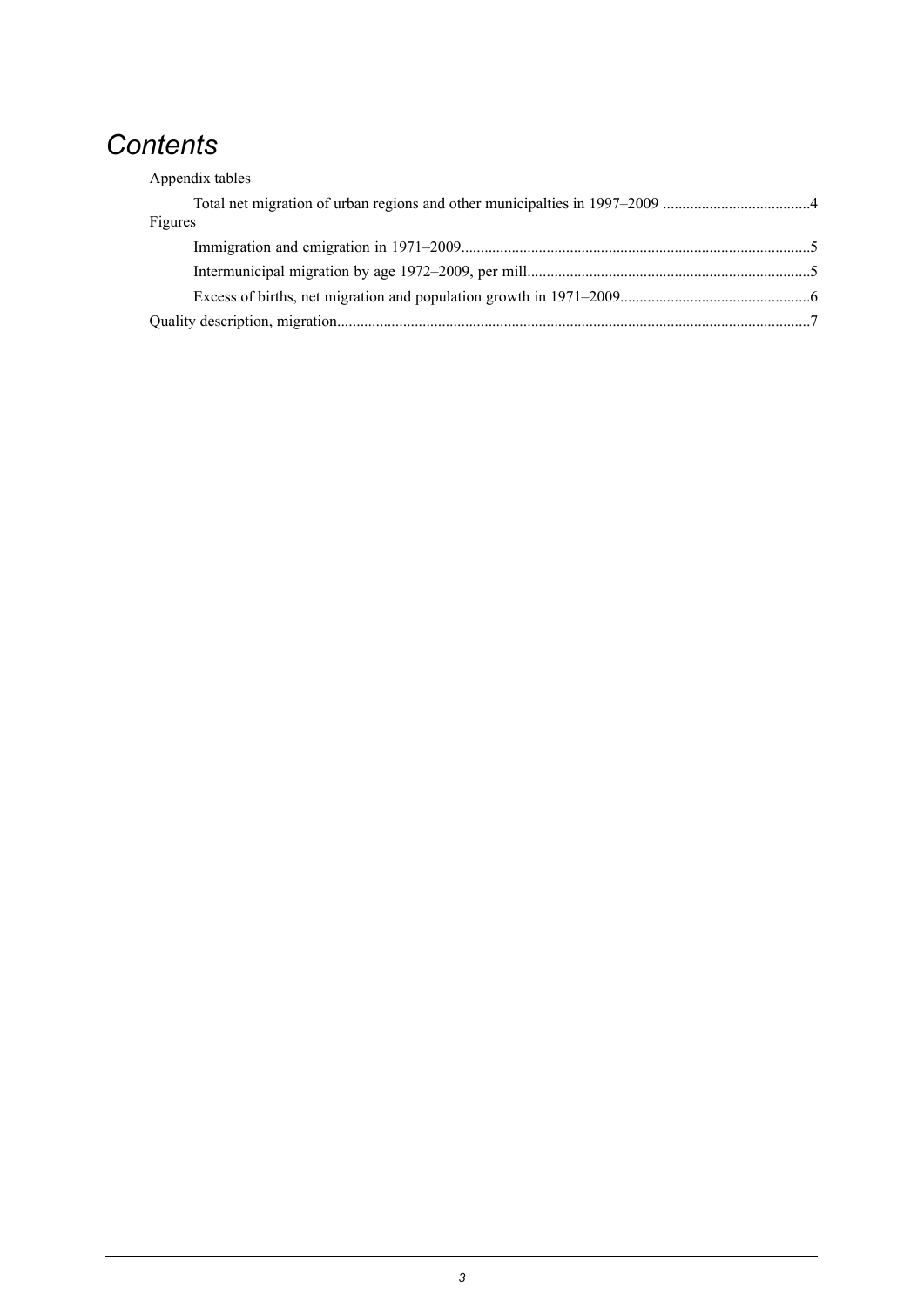## *Appendix tables*

| Year | Area   |        |                                                     |  |  |
|------|--------|--------|-----------------------------------------------------|--|--|
|      |        |        | Whole country Urban regions 1) Other municipalities |  |  |
| 1997 | 3,710  | 13,366 | $-9,656$                                            |  |  |
| 1998 | 3,375  | 14,184 | $-10,809$                                           |  |  |
| 1999 | 2,778  | 12,750 | -9,972                                              |  |  |
| 2000 | 2,584  | 12,638 | $-10,054$                                           |  |  |
| 2001 | 5,802  | 15,433 | -9,631                                              |  |  |
| 2002 | 5,222  | 10,893 | -5,671                                              |  |  |
| 2003 | 5,755  | 9,749  | $-3,994$                                            |  |  |
| 2004 | 6,677  | 9,092  | $-2,415$                                            |  |  |
| 2005 | 8,986  | 11,815 | $-2,829$                                            |  |  |
| 2006 | 10,344 | 13,864 | $-3,520$                                            |  |  |
| 2007 | 13,586 | 15,889 | $-2,303$                                            |  |  |
| 2008 | 15,457 | 18,711 | $-3,254$                                            |  |  |
| 2009 | 14,548 | 16,713 | $-2,165$                                            |  |  |

#### <span id="page-3-0"></span>**Total net migration of urban regions and other municipalties in 1997–2009**

• 1) Urban municipalities and satellite municipalities of travel-to-work areas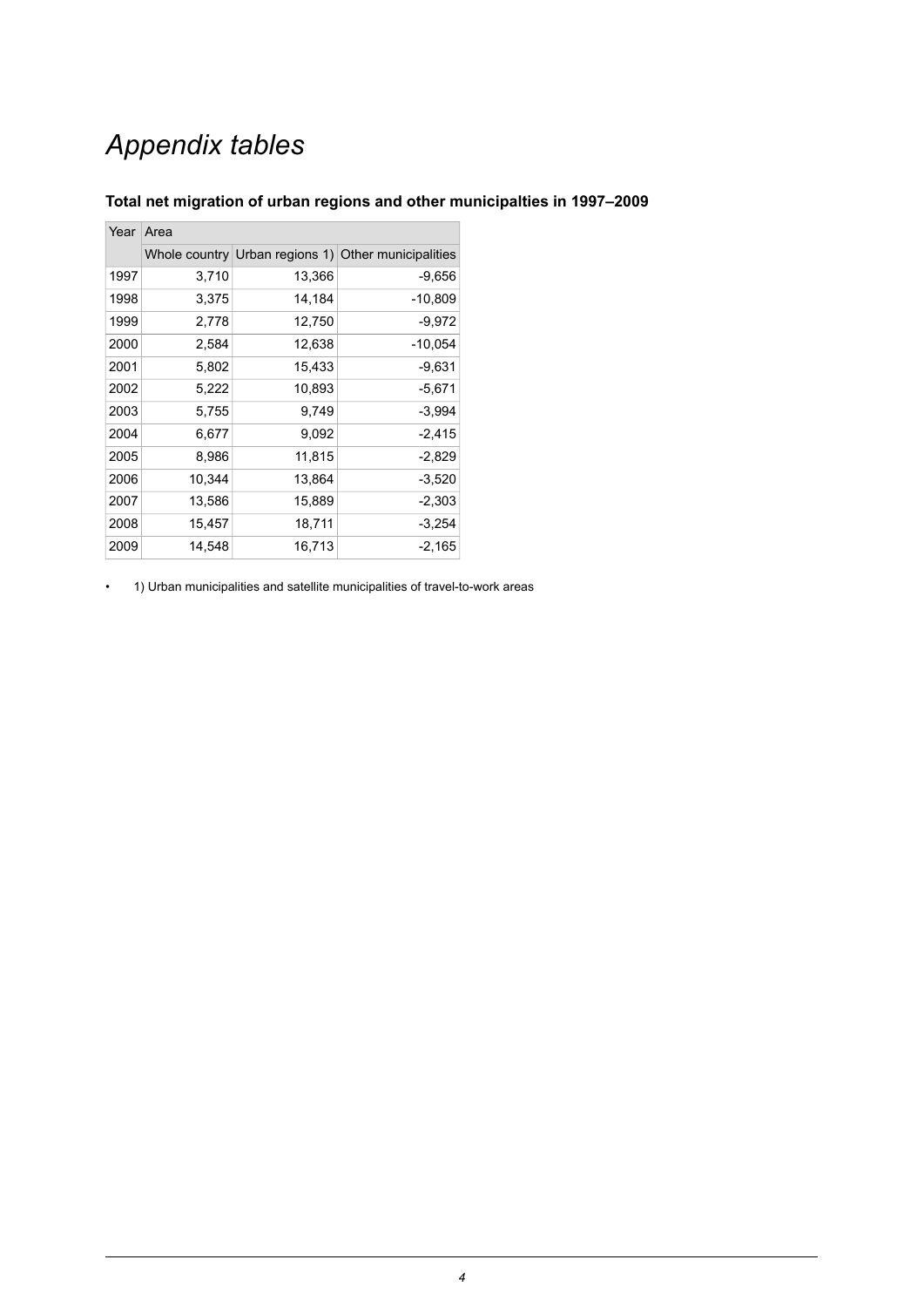## *Figures*

#### <span id="page-4-0"></span>**Immigration and emigration in 1971–2009**



<span id="page-4-1"></span>**Intermunicipal migration by age 1972–2009, per mill**



dueto their studies have had the right to register themselves as permanent residents in the municipality in which they study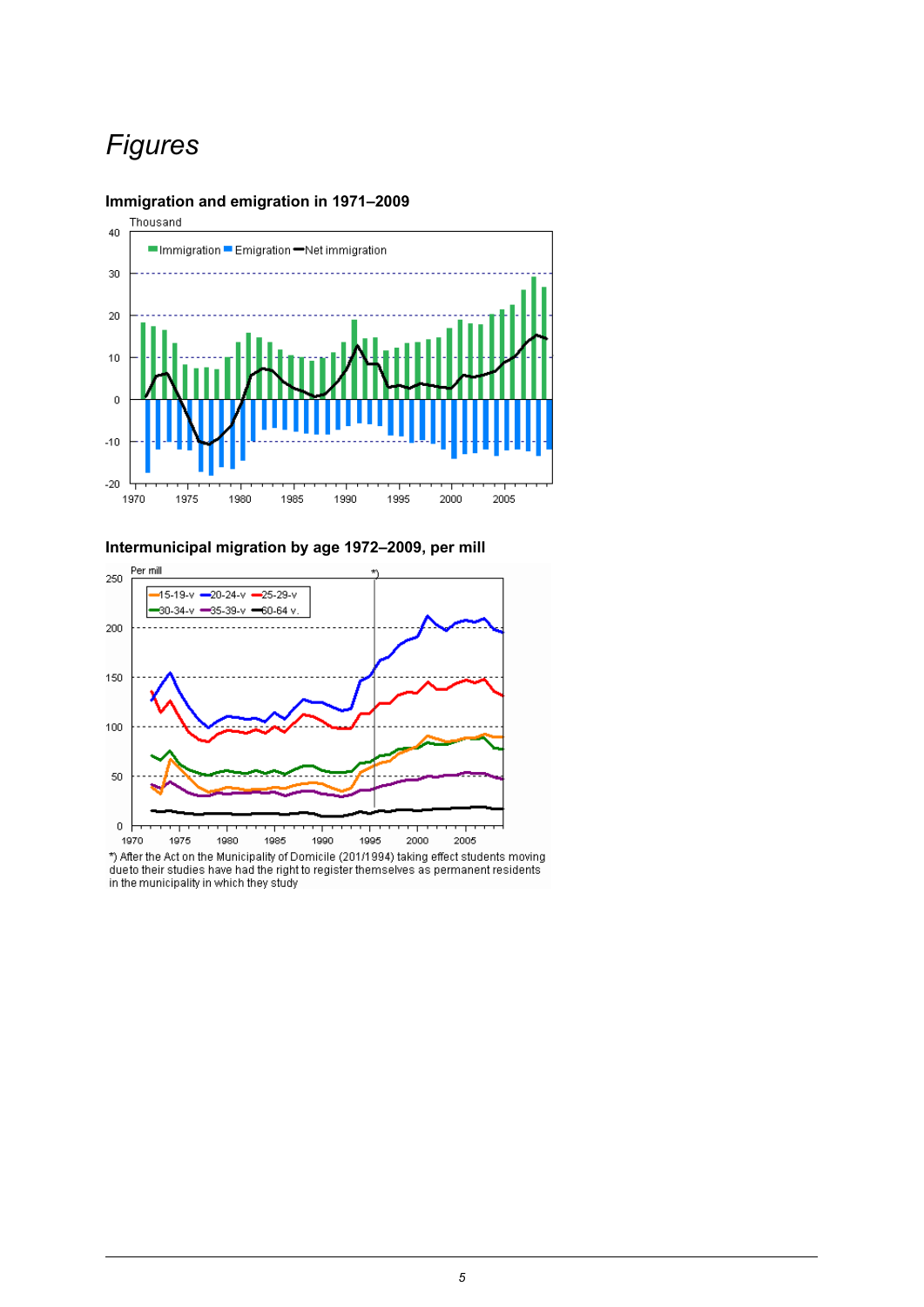

<span id="page-5-0"></span>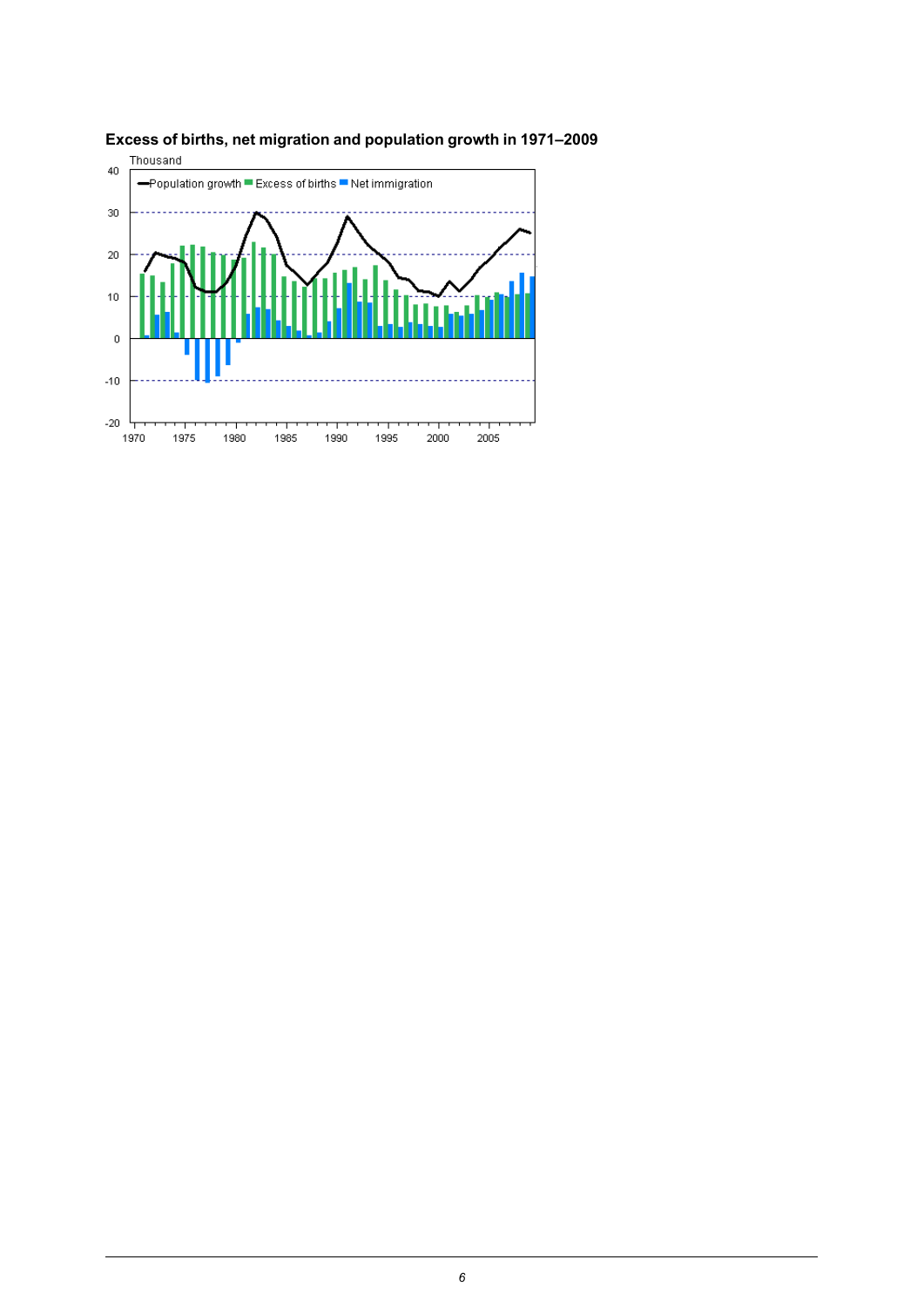## <span id="page-6-0"></span>*Quality description, migration*

### *1. Relevance of statistical information*

The main source used when producing Finnish population statistics is the Population Information System of the Population Register Centre. Changes in the data on the vital events of the resident population are updated into the Population Information System continuously by local population register authorities. From 1975 Statistics Finland has obtained population data from the Population Register Centre.

The last population registration was carried out in Finland on 1 January 1989. After that the Population Information System has been updated by notifications of changes. The data stored in the Population Information System are specified in the Population Information Act (11 June 1993/507).

Statistics Finland's function is to compile statistics on conditions in society (Statistics Finland Act of 24 January 1992/48). These also include demographic statistics. Statistics Finland's Rules of Procedure defines the Population Statistics unit as the producer of demographic statistics (Statistics Finland's Rules of Procedure, TK-00-1443-08).

In accordance with the Act on the Municipality of Domicile, the municipality of domicile and the place of residence of individuals are recorded in the Population Information System. The municipality in which a person lives or the one construed by the inhabitant as the municipality of domicile on the grounds of residence, family ties, livelihood or other equivalent circumstances, or to which the inhabitant has close links due to the aforementioned circumstances is deemed the municipality of domicile. (Act on the Municipality of Domicile, 201/1994.) The population registered in the Population Information System is divided into those present and those absent. Those present are permanent residents of Finland, either Finnish nationals or aliens. Those absent are Finnish nationals who when emigrating from the country have reported that they intend to be absent from Finland for more than one year, with the exception of Finnish nationals who are diplomats and those working in development co-operation (Act on the Municipality of Domicile, 201/1994.) Only changes in the population resident in Finland on 31 December are taken into account when compiling statistics on vital events. Persons moving to Finland from abroad are classified in the population statistics if the place of residence they have declared as their municipality of domicile is later confirmed as their place of residence.

#### *Internal migration*

Those changing place of domicile are expected within one week of the move to report on the change of address, specifying all family members involved in the move. The notice is delivered to the register office of the new place of residence. The move is indicated as either a permanent or a temporary one, and once the register office receives the notice, the register office determines whether the nature of the move involves a permanent or temporary change of domicile. Since 1 June 1994, when the Act on the Municipality of Domicile (201/1994) came into effect, students moving due to their studies have had the right to register themselves as permanent residents in the municipality in which they study. Data on the change of dwelling and place of domicile are transferred in machine-language format to the Population Information System. The register office of the new place of residence sends the data on the new place of domicile to the register office of the former place of residence. (Population Data Act 507/1993 and amendment 202/1994; Act on the Municipality of Domicile 201/1994; Decree on the Municipality of Domicile 351/1994)

The effect of annexations has not been taken into account in the statistics on the volume of migration in the years of 1990-99 because combined figures for the annexed municipalities are given as the figures for the annexed municipality in the years prior to the year of annexation. The effect of the change in the statistical period is illustrated below in connection with the description of the intra-municipal migration concept.

The propensity for internal migration, or the rate of internal migration, refers to the number of migrants per 1,000 of the mean population in the area of departure. The propensity for internal migration indicates the migrants per 1,000 of the mean population in the age group in question.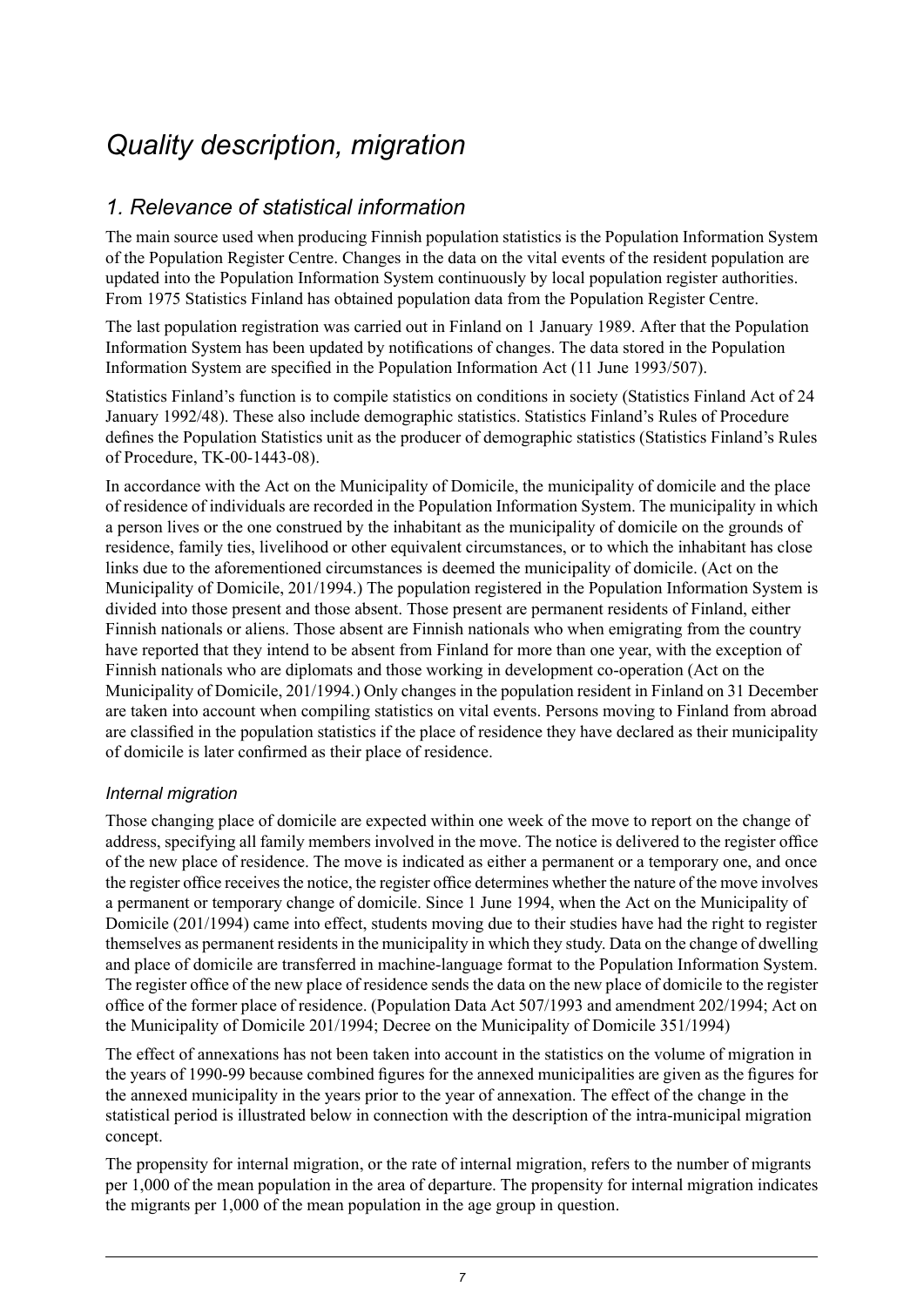#### *Intramunicipal migration*

Statistics Finland receives information on the changes in place of residence that involve a permanent change of domicile. These changes in domicile are classified at Statistics Finland into intramunicipal moves and intermunicipal moves. Intramunicipal moves consist of moves from one dwelling to another within the same municipality, with moves from one building or house to another forming a separate sub-category. Intramunicipal statistics dating to 1986 and earlier cover only moves from one building or house to another within the same municipality.

Until 1993, the concept of intramunicipal migration consisted of moves from one household-dwelling unit to another within the same municipality. Since 1994, intramunicipal moves from institutional household-dwelling units to private household-dwelling units and vice versa have been included in the data. Moves from a situation where there is no permanent dwelling to private household-dwellings and vice versa have been classified as intramunicipal migration since 1994. This change in the concept has resulted in an increase of about 6 per cent in the intramunicipal migration data.

When the data for 1993 were produced, the statistical period was also changed from the period of 2 January to 1 January into 1 January to 31 December because of the corresponding change in the Population Information System. In the transition year the statistical period fell one day short of one year (the effect being 11,000 cases of intramunicipal migration and 4,500 cases of intermunicipal migration).

The coming into force of the Act on the Municipality of Domicile has somewhat increased the volume of intramunicipal and intermunicipal migration in 1994 and after that.

#### *Immigration and emigration*

Persons who have moved to Finland and who intend to reside or have resided in Finland for twelve months without interruption must notify the register office of their move (Population Data Act 507/1993). If a person intends to live permanently in Finland and has a valid residence permit for at least twelve months, the place of domicile is generally determined according to the same principles as with Finnish nationals (Act on the Municipality of Domicile 201/1994). The register office then enters these data to the Population Information System.

Those emigrating to a place of domicile abroad must supply a notice of change of address just as those who migrate within the country have to do (Statute on the Municipality of Domicile 351/1994). Those who move to a domicile abroad for more than twelve months are primarily classed as emigrants. An exception to this are Finnish nationals working as diplomats and those involved in development co-operation, etc. (Act on the Municipality of Domicile 201/1994). In accordance with an agreement between the Nordic countries, a period of temporary residence of less than six months is not construed as a move (On the Entry into Force of the Agreement Relating to the Population Registers in the Nordic countries 851/1990, Agreement Series 49 and Statute on the Municipality of Domicile 351/1994).

When a person migrates from one Nordic country to another, the local population register of the country of exit must provide the migrant with a Nordic Certification of Notice of Departure to be delivered to the local population register of the country of arrival (Decree on the Municipality of Domicile 351/1994, 851/1990, Agreement Series 49). The local population register authority of the country of arrival returns the certification to the register centre of the country of departure. The day on which the migrant is entered into the local population register of the country of arrival is recorded as the date of move.

## *2. Methodological description of survey*

Each parish in the Evangelical-Lutheran and Greek Orthodox churches maintains a population register; in addition, the register office of each jurisdictional district maintains a register of the members of other religious bodies and of those with no religious affiliations. Data recorded in the population registers of the jurisdictional districts and parishes are transferred daily to Population Register Centre to be updated in the Population Information System. Statistics Finland receives the updated data on vital events in machine-language format on a weekly basis.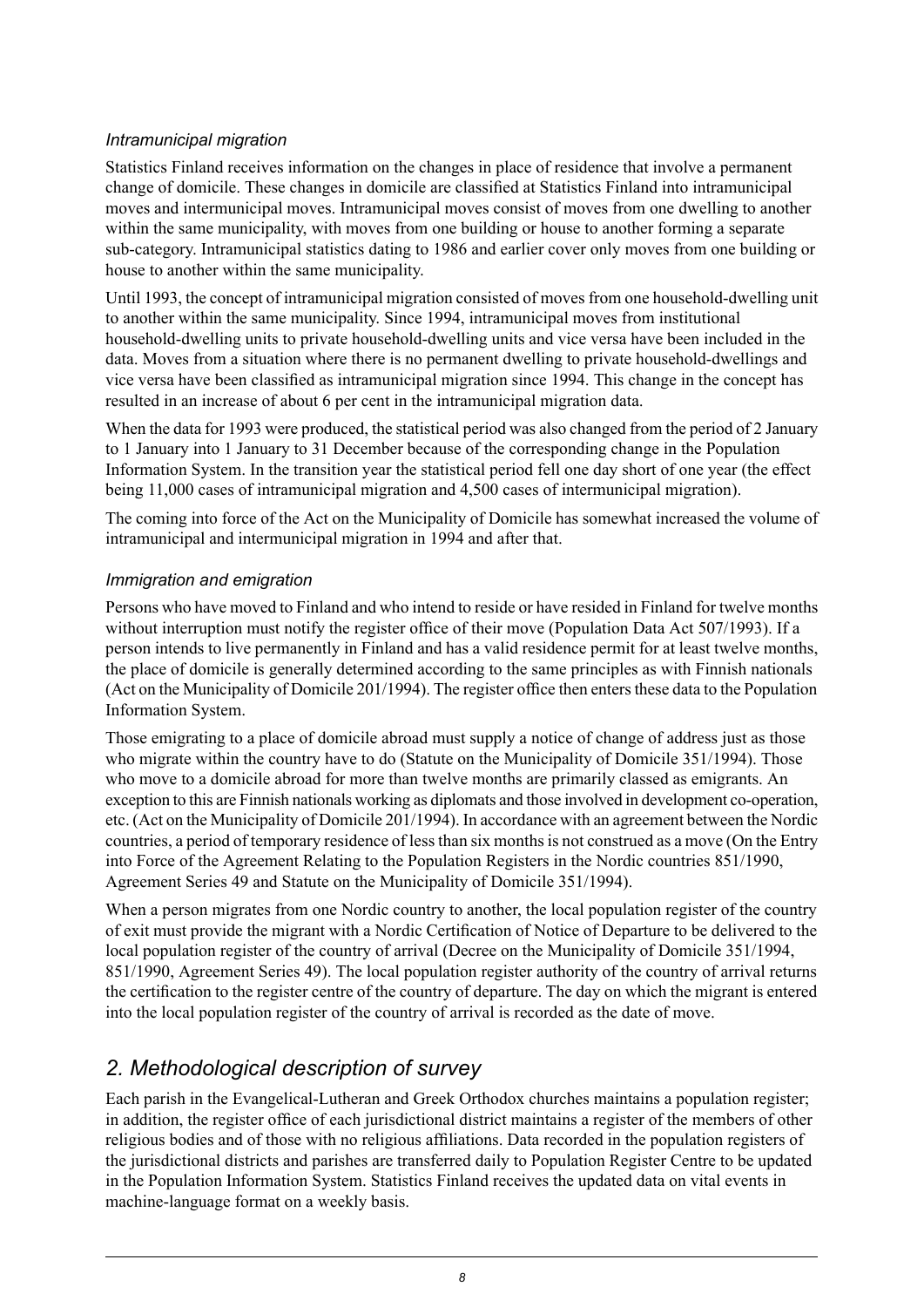The deadline for delivering data to Statistics Finland on vital events in the statistical year is the end of January of the following year. The exception to this is the data on stillbirths, which were expected by the end of August. Data on population changes in statistical year delivered to Statistics Finland after this date are included in the data of the following year.

### *3. Correctness and accuracy of data*

In general, the Population Information System of the Population Register Centre can be considered very exhaustive as regards persons. In order that a person obtains a personal identity code, he or she has to be registered in the Population Information System. It is practically impossible to live in Finland without a personal identity code. A personal identity code is needed so that one can work legally, open a bank account, have dealings with authorities and so on. It can be safely assumed that Finland cannot have any substantial numbers of 'moonlighters' who receive their pay in cash for periods of over one year, for example. Staying in Finland for at least one year is the prerequisite for registering into the population of Finland.

After abolishment of yearly checking of domicile registers (January 1) in 1989 the Population Information System has been maintained only by notifications of changes to population information. Their correctness is determined by a reliability survey made on the addresses in the Population Information System.

The Population Register Centre charges Statistics Finland with the task of conducting yearly a sample survey on correctness of address information. Around 11,000 people are asked whether their address in the Population Information System is correct. In the 2007 survey, the address was correct for 98.8 per cent of the respondents.

In connection with municipal elections, returned notifications of voting sent to foreigners usually reveal around 1,000 persons who have moved from the country without giving notice and are thus still included in the Finnish population. The Population Register Centre removes them from the resident population in the Population Information System before the following turn of the year.

### *4. Timeliness and promptness of published data*

Final vital statistics are published yearly in May to June, except for those on stillbirths, which are released in September. Since 1999 the regional division used has been that of the first day of the following year. Thus the municipalities that unite on the first day of the new year are already combined in the statistics on the last day of the previous year. Information on the vital statistics of the united municipalities before the unification is available from 2003 onwards.

Preliminary population data by municipality are available by month. In addition, the publication Quarterly Population Statistics containing preliminary data is released always at the end of the month following the previous quarter.

## *5. Accessibility and transparency/clarity of data*

Basic population data are available in electronic form by municipality or with larger regional divisions than municipality in Statistics Finland's free Statistical Database on the internet.

[http://tilastokeskus.fi/tup/tilastotietokannat/index\\_en.html](http://tilastokeskus.fi/tup/tilastotietokannat/index_en.html)

The chargeable information service contains more specified information about the population by sub-area of municipality, for example.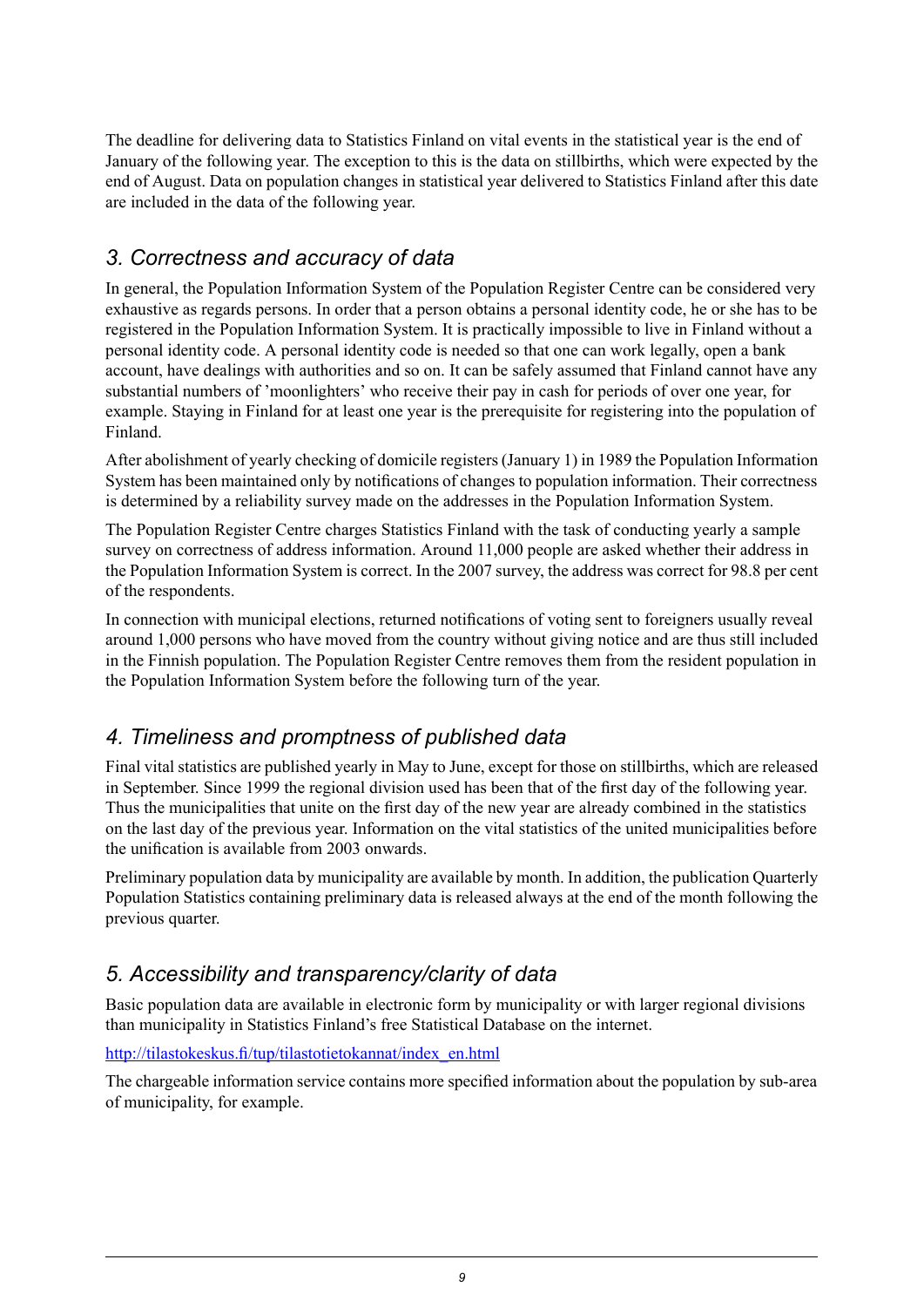The Altika statistical service also includes municipality-specific population data from 1975 onwards.

## *6. Comparability of statistics*

Comparable regional vital statistics series are available free from 1987. The tables always indicate which regional division is used.

Vital statistics data on the numbers of births, deaths and marriages contracted are available from 1749 onwards. From 1773 there are data about mothers having given birth by five-year age group and from 1936 about all children born by age of mother. After the statistical revision of 1877 collection of data on deaths was started by one-year age group, which made it possible to begin calculation of accurate mortality and lifetime tables from the 1880s onwards. On account of this statistical revision, annual collection of data on migration and divorces was also started.

Compilation of statistics on immigrants based on lists of passports began in 1900 and continued until 1984. From 1945 there are data on the total volume of migration between Finland and foreign countries derived from statistical materials of other countries. The migration statistics between the Nordic Countries improved in 1969, when the so-called Inter-Nordic Migration Form was introduced. Production of statistics on migration outside the Nordic Countries improved further in 1985, when the obligation to notify was extended to emigrants.

Population data by municipality are available in electronic form in the Altika information service from 1975 onwards. The population time series in the free "Väestö" online service begin from the year 1980 or 1987. Vital statistics time series for the whole country is available from 1749.

### *7. Coherence and consistency/uniformity*

Statistics Finland's other statistics use the data of demographic statistics as basic information on population. Consequently, Statistics Finland's other statistics correspond to demographic statistics.